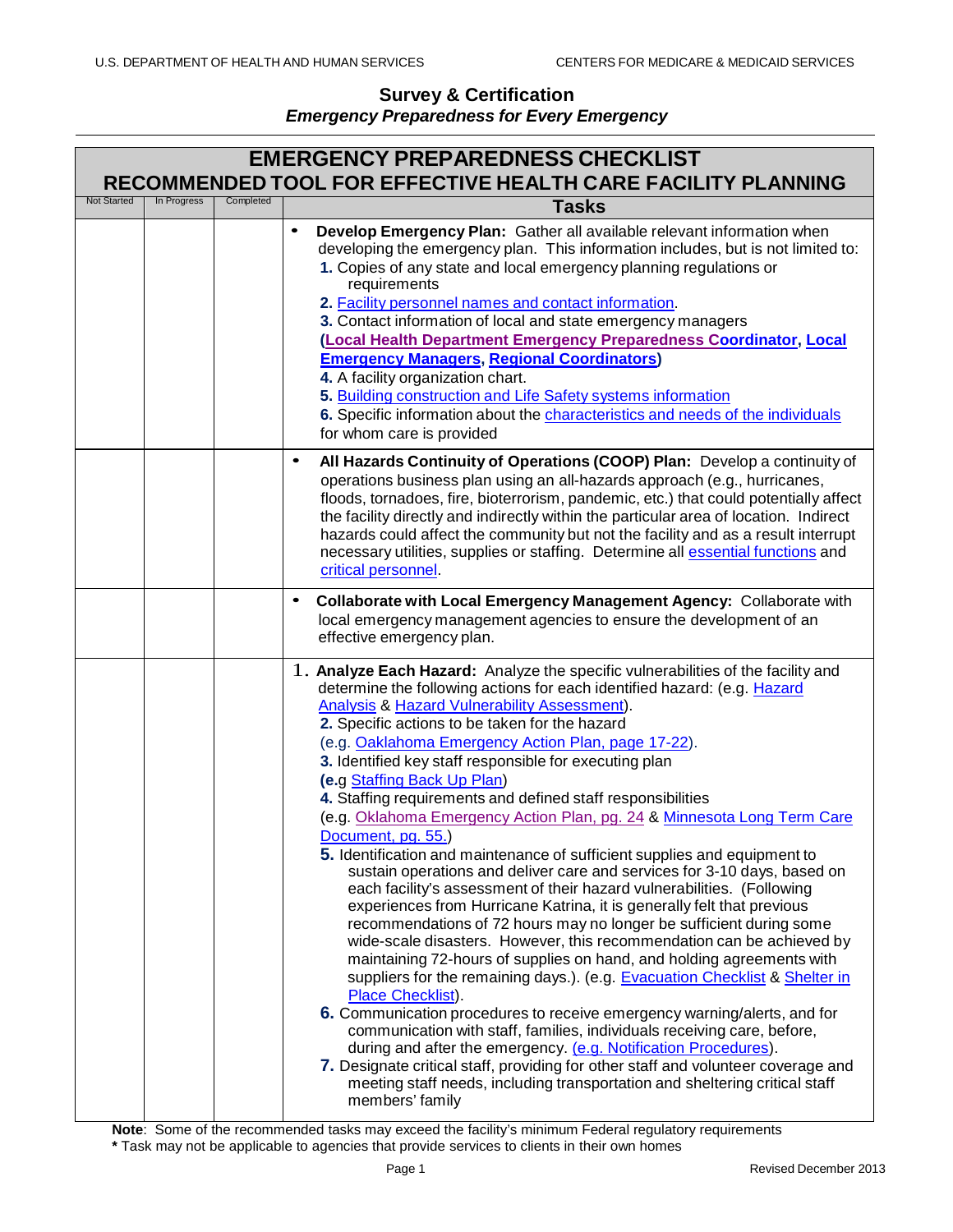|  |  |  | Collaborate with Suppliers/Providers: Collaborate with suppliers and/or<br>providers who have been identified as part of a community emergency plan or<br>agreement with the health care facility, to receive and care for individuals. A<br>surge capability assessment should be included in the development of the<br>emergency plan. Similarly, evidence of a surge capacity assessment should<br>be included if the supplier or provider, as part of its emergency planning,<br>anticipates the need to make housing and sustenance provisions for the staff<br>and or the family of staff. |
|--|--|--|--------------------------------------------------------------------------------------------------------------------------------------------------------------------------------------------------------------------------------------------------------------------------------------------------------------------------------------------------------------------------------------------------------------------------------------------------------------------------------------------------------------------------------------------------------------------------------------------------|
|--|--|--|--------------------------------------------------------------------------------------------------------------------------------------------------------------------------------------------------------------------------------------------------------------------------------------------------------------------------------------------------------------------------------------------------------------------------------------------------------------------------------------------------------------------------------------------------------------------------------------------------|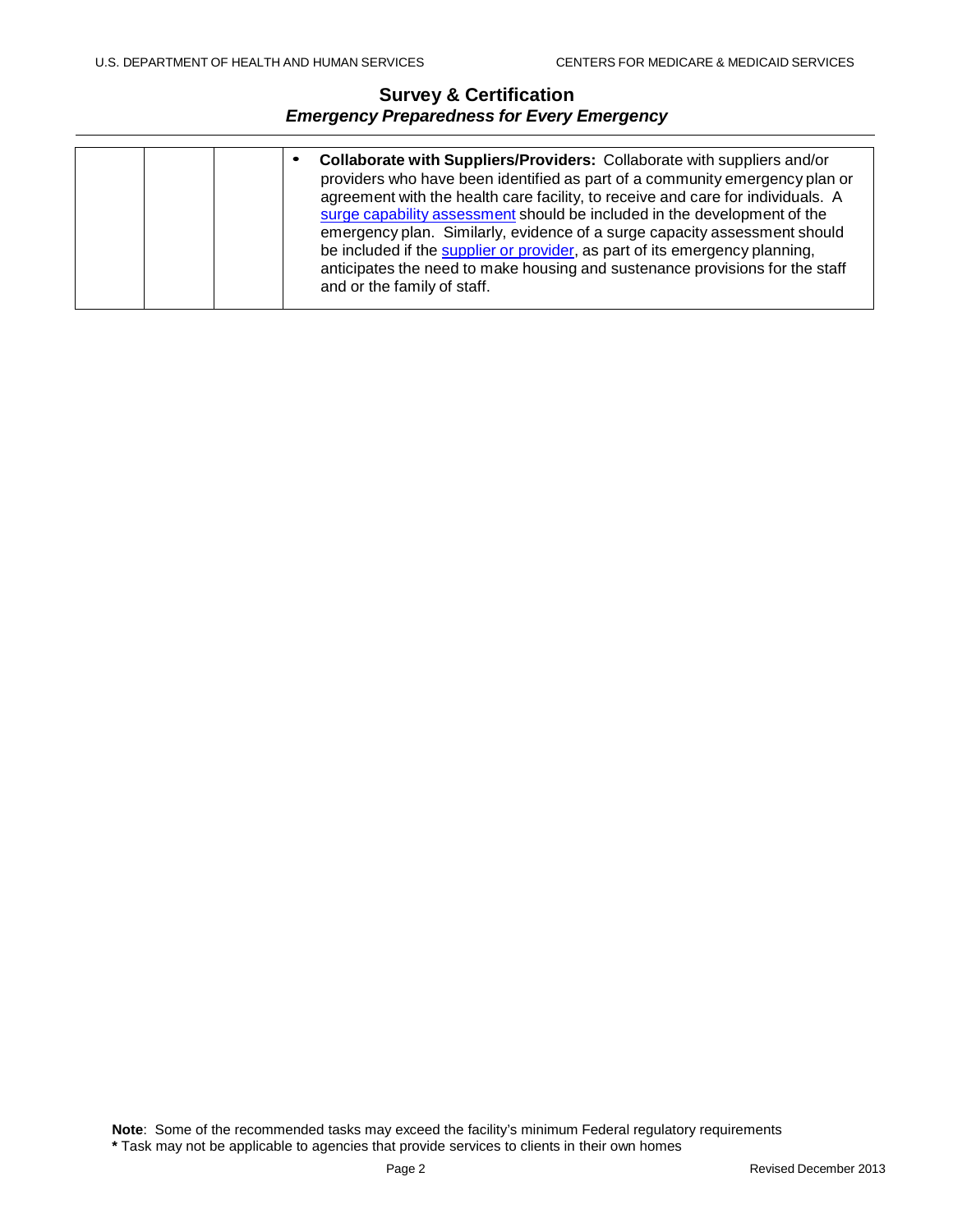|                    | <b>EMERGENCY PREPAREDNESS CHECKLIST</b> |           |                                                                                                                                                                                                                                                                                                                                                                                                                                                                                                                                                                                                                                                                                                                                                                                                                                                                                                                                                                                                                                                                                                                                                                                                                                                                                                                                                                                                                                                                                                                                                                                                                                                                                                                                                                                                                                                                                                                                                                                                                            |  |  |
|--------------------|-----------------------------------------|-----------|----------------------------------------------------------------------------------------------------------------------------------------------------------------------------------------------------------------------------------------------------------------------------------------------------------------------------------------------------------------------------------------------------------------------------------------------------------------------------------------------------------------------------------------------------------------------------------------------------------------------------------------------------------------------------------------------------------------------------------------------------------------------------------------------------------------------------------------------------------------------------------------------------------------------------------------------------------------------------------------------------------------------------------------------------------------------------------------------------------------------------------------------------------------------------------------------------------------------------------------------------------------------------------------------------------------------------------------------------------------------------------------------------------------------------------------------------------------------------------------------------------------------------------------------------------------------------------------------------------------------------------------------------------------------------------------------------------------------------------------------------------------------------------------------------------------------------------------------------------------------------------------------------------------------------------------------------------------------------------------------------------------------------|--|--|
| <b>Not Started</b> | In Progress                             | Completed | <b>RECOMMENDED TOOL FOR EFFECTIVE HEALTH CARE FACILITY PLANNING</b>                                                                                                                                                                                                                                                                                                                                                                                                                                                                                                                                                                                                                                                                                                                                                                                                                                                                                                                                                                                                                                                                                                                                                                                                                                                                                                                                                                                                                                                                                                                                                                                                                                                                                                                                                                                                                                                                                                                                                        |  |  |
|                    |                                         |           | <b>Tasks</b>                                                                                                                                                                                                                                                                                                                                                                                                                                                                                                                                                                                                                                                                                                                                                                                                                                                                                                                                                                                                                                                                                                                                                                                                                                                                                                                                                                                                                                                                                                                                                                                                                                                                                                                                                                                                                                                                                                                                                                                                               |  |  |
|                    |                                         |           | Decision Criteria for Executing Plan: Include factors to consider when<br>$\bullet$<br>deciding to evacuate or shelter in place. Determine who at the facility level will<br>be in authority to make the decision to execute the plan to evacuate or shelter<br>in place (even if no outside evacuation order is given) and what will be the<br>chain of command. (e.g. Decision Criteria & Decision Tree).                                                                                                                                                                                                                                                                                                                                                                                                                                                                                                                                                                                                                                                                                                                                                                                                                                                                                                                                                                                                                                                                                                                                                                                                                                                                                                                                                                                                                                                                                                                                                                                                                |  |  |
|                    |                                         |           | Communication Infrastructure Contingency: Establish contingencies for<br>$\bullet$<br>the facility communication infrastructure in the event of telephone failures (e.g.,<br>walkie-talkies, ham radios, text messaging systems, etc.).<br>(e.g. Vermont's Redundant Communications Systems & Vermont Emergency<br><b>Communications Planning Checklist)</b><br>(link page 23 & 27 Vermont Emer Prepared Plan Nurse homes)                                                                                                                                                                                                                                                                                                                                                                                                                                                                                                                                                                                                                                                                                                                                                                                                                                                                                                                                                                                                                                                                                                                                                                                                                                                                                                                                                                                                                                                                                                                                                                                                 |  |  |
|                    |                                         |           | Develop Shelter-in-Place (SIP) Plan: Due to the risks in transporting<br>$\bullet$<br>vulnerable patients and residents, evacuation should only be undertaken if<br>sheltering-in- place results in greater risk. Develop an effective plan for<br>sheltering-in-place, by ensuring provisions for the following are specified: *<br>1. Procedures to assess whether the facility is strong enough to withstand<br>strong winds, flooding, etc. (e.g. Mather LifeWays Prepare Disaster<br>Plan/Template, pg. 4).<br>2. Measures to secure the building against damage (plywood for windows,<br>sandbags and plastic for flooding, safest areas of the facility identified.<br>(e.g. Physical Structure Factors)<br>3. Procedures for collaborating with local emergency management agency,<br>fire, police and EMS agencies regarding the decision to shelter-in-place.<br>(e.g. Oklahoma Call Down Roster).<br>4. Sufficient resources are in supply for sheltering-in-place for at least 7 days,<br>including (e.g. Shelter in Place & Shelter in Place Equipment Checklist).<br>a. Ensuring emergency power, including back-up generators and accounts<br>for maintaining a supply of fuel<br>b. An adequate supply of potable water (recommended amounts vary by<br>population and location)<br>c. A description of the amounts and types of food in supply<br>d. Maintaining extra pharmacy stocks of common medications<br>e. Maintaining extra medical supplies and equipment (e.g., oxygen, linens,<br>vital equipment)<br>5. Identifying and assigning staff who are responsible for each task<br>(e.g Staffing in an Emergency)<br>6. Description of hosting procedures, with details ensuring 24-hour operations<br>for minimum of 7 days.<br>7. Contract established with multiple vendors for supplies and transportation<br>(e.g Transportation Agreement/Contract Contacts).<br>8. Develop a plan for addressing emergency financial needs and providing<br>security (e.g. Shelter in Place Security Plan). |  |  |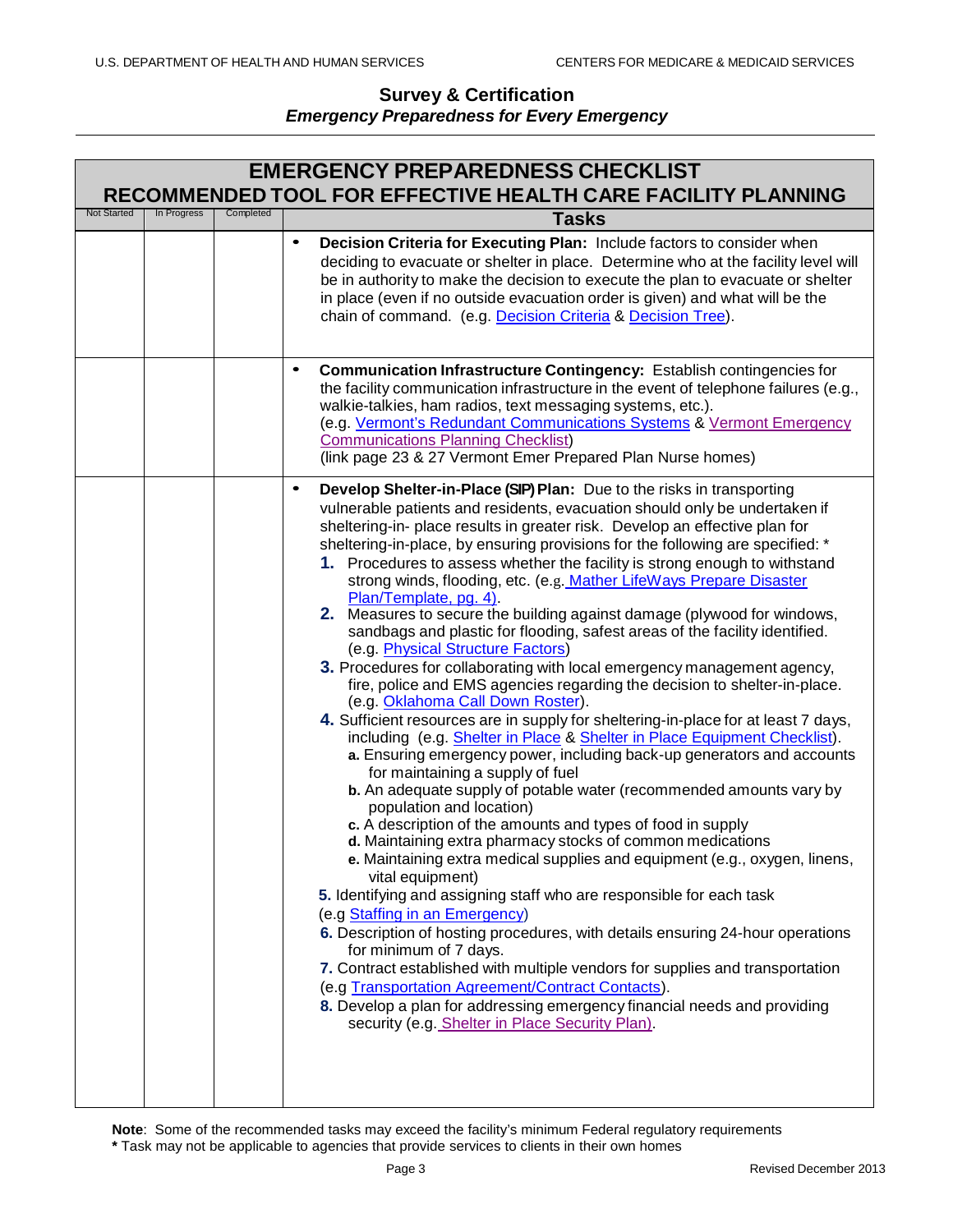| ٠ | Develop Evacuation Plan: Develop an effective plan for evacuation, by<br>ensuring provisions for the following are specified: *.<br>Identification of person responsible for implementing the facility evacuation<br>plan (even if no outside evacuation order is given)<br>Multiple pre-determined evacuation locations (contract or agreement) with<br>a "like" facility have been established, with suitable space, utilities, security<br>and sanitary facilities for individuals receiving care, staff and others using<br>the location, with at least one facility being 50 miles away. A back-up may<br>be necessary if the first one is unable to accept evacuees (e.g. <i>Trinity</i><br>Health System) (Evacuation Assessment Form).<br>Evacuation routes and alternative routes have been identified, and the<br>proper authorities have been notified Maps are available and specified<br>travel time has been established<br>Adequate food supply and logistical support for transporting food is<br>described. |
|---|------------------------------------------------------------------------------------------------------------------------------------------------------------------------------------------------------------------------------------------------------------------------------------------------------------------------------------------------------------------------------------------------------------------------------------------------------------------------------------------------------------------------------------------------------------------------------------------------------------------------------------------------------------------------------------------------------------------------------------------------------------------------------------------------------------------------------------------------------------------------------------------------------------------------------------------------------------------------------------------------------------------------------|
|---|------------------------------------------------------------------------------------------------------------------------------------------------------------------------------------------------------------------------------------------------------------------------------------------------------------------------------------------------------------------------------------------------------------------------------------------------------------------------------------------------------------------------------------------------------------------------------------------------------------------------------------------------------------------------------------------------------------------------------------------------------------------------------------------------------------------------------------------------------------------------------------------------------------------------------------------------------------------------------------------------------------------------------|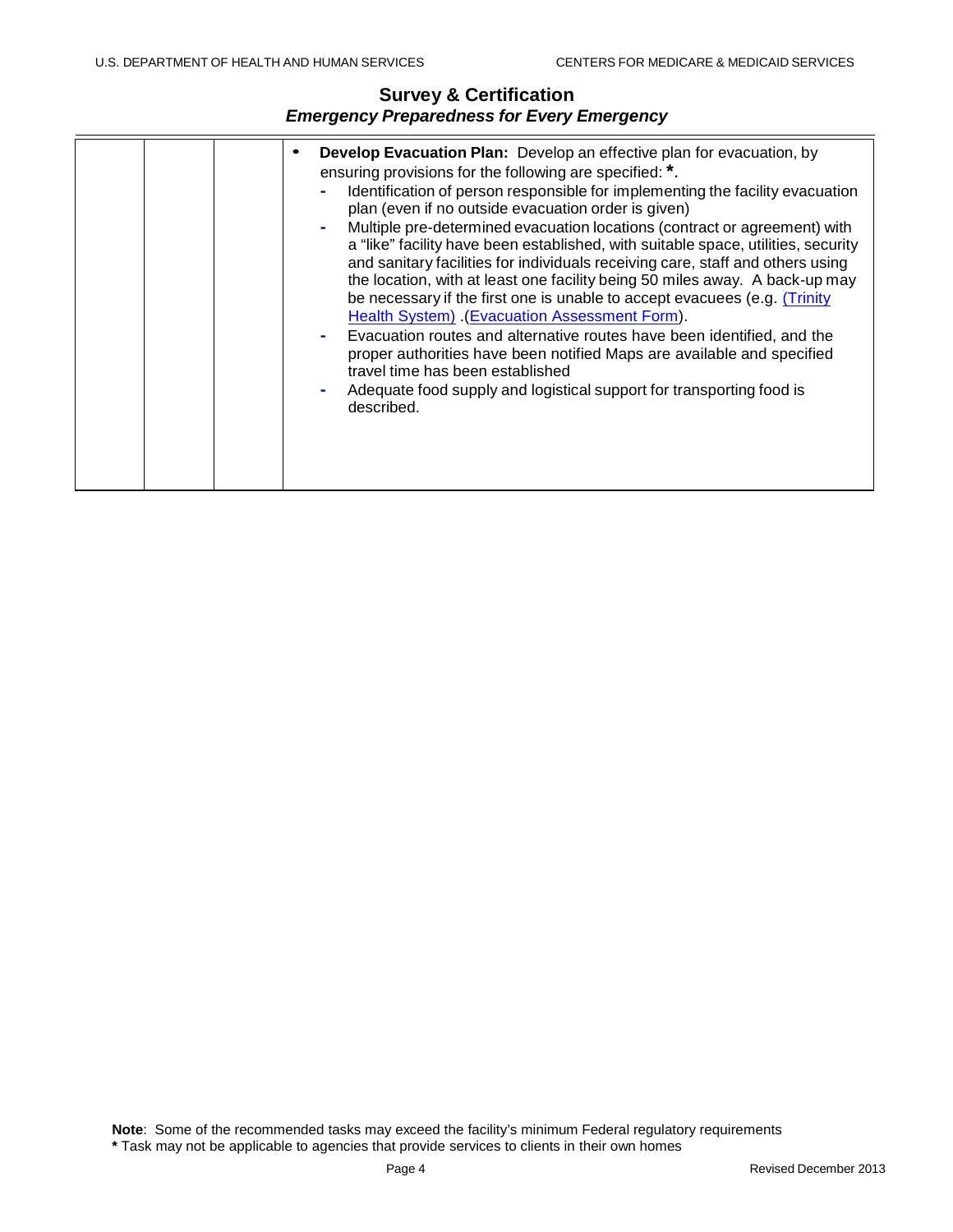# **Survey & Certification**

# *Emergency Preparedness for Every Emergency*

| RECOMMENDED TOOL FOR EFFECTIVE HEALTH CARE FACILITY PLANNING<br><b>Not Started</b><br>In Progress<br>Completed<br><b>Tasks</b><br>The amounts of water to be transported and logistical support is described<br>(recommended: 1 gal/person).<br>The logistics to transport medications is described, including ensuring their<br>protection under the control of a registered nurse (Medical Transfer Form)<br>Procedures for protecting and transporting resident/patient medical<br>records.<br>The list of items to accompany residents/patients is described (Long Term<br>Care Client Go-Kit).<br>Identify how persons receiving care, their families, staff and others will be<br>notified of the evacuation and communication methods that will be used<br>during and after the evacuation<br>(e.g. Communications)<br>Identify staff responsibilities and how individuals will be cared for during<br>evacuation and the back-up plan if there isn't sufficient staff (e.g.<br>Staffing)<br>Procedures are described to ensure residents/patients dependent on<br>wheelchairs and/or other assistive devices are transported so their<br>equipment will be protected and their personal needs met during transit<br>(e.g., incontinent supplies for long periods, transfer boards and other<br>assistive devices) (e.g. Evacuation Checklist).<br>A description of how other critical supplies and equipment will be<br>٠<br>transported is included. (e.g Evacuation Plan).<br>Determine a method to account for all individuals during and after the<br>evacuation (e.g. Victim/Patient Tracking System).<br>Procedures are described to ensure staff accompany evacuating residents<br>(e.g. Evacuation Destination Information).<br>Procedures are described if a patient/resident becomes ill or dies in route.<br>Mental health and grief counselors are available at reception points to talk<br>۰<br>with and counsel evacuees.<br>Procedures are described if a patient/resident turns up missing during an<br>evacuation: |
|---------------------------------------------------------------------------------------------------------------------------------------------------------------------------------------------------------------------------------------------------------------------------------------------------------------------------------------------------------------------------------------------------------------------------------------------------------------------------------------------------------------------------------------------------------------------------------------------------------------------------------------------------------------------------------------------------------------------------------------------------------------------------------------------------------------------------------------------------------------------------------------------------------------------------------------------------------------------------------------------------------------------------------------------------------------------------------------------------------------------------------------------------------------------------------------------------------------------------------------------------------------------------------------------------------------------------------------------------------------------------------------------------------------------------------------------------------------------------------------------------------------------------------------------------------------------------------------------------------------------------------------------------------------------------------------------------------------------------------------------------------------------------------------------------------------------------------------------------------------------------------------------------------------------------------------------------------------------------------------------------------------------------------------------|
|                                                                                                                                                                                                                                                                                                                                                                                                                                                                                                                                                                                                                                                                                                                                                                                                                                                                                                                                                                                                                                                                                                                                                                                                                                                                                                                                                                                                                                                                                                                                                                                                                                                                                                                                                                                                                                                                                                                                                                                                                                             |
|                                                                                                                                                                                                                                                                                                                                                                                                                                                                                                                                                                                                                                                                                                                                                                                                                                                                                                                                                                                                                                                                                                                                                                                                                                                                                                                                                                                                                                                                                                                                                                                                                                                                                                                                                                                                                                                                                                                                                                                                                                             |
| Notify the patient/resident's family<br>Notify local law enforcement<br>Notify Nursing Home Administration and staff<br>Ensure that patient/resident identification wristband (or equivalent<br>identification) must be intact on all residents.<br><b>e.g. Resident Specific Information)</b><br>Describe the process to be utilized to track the arrival of each resident at<br>the destination (link pg. 42 Minnesota Ready Tracking form)<br>It is described whether staff's family can shelter at the facility and evacuate.                                                                                                                                                                                                                                                                                                                                                                                                                                                                                                                                                                                                                                                                                                                                                                                                                                                                                                                                                                                                                                                                                                                                                                                                                                                                                                                                                                                                                                                                                                           |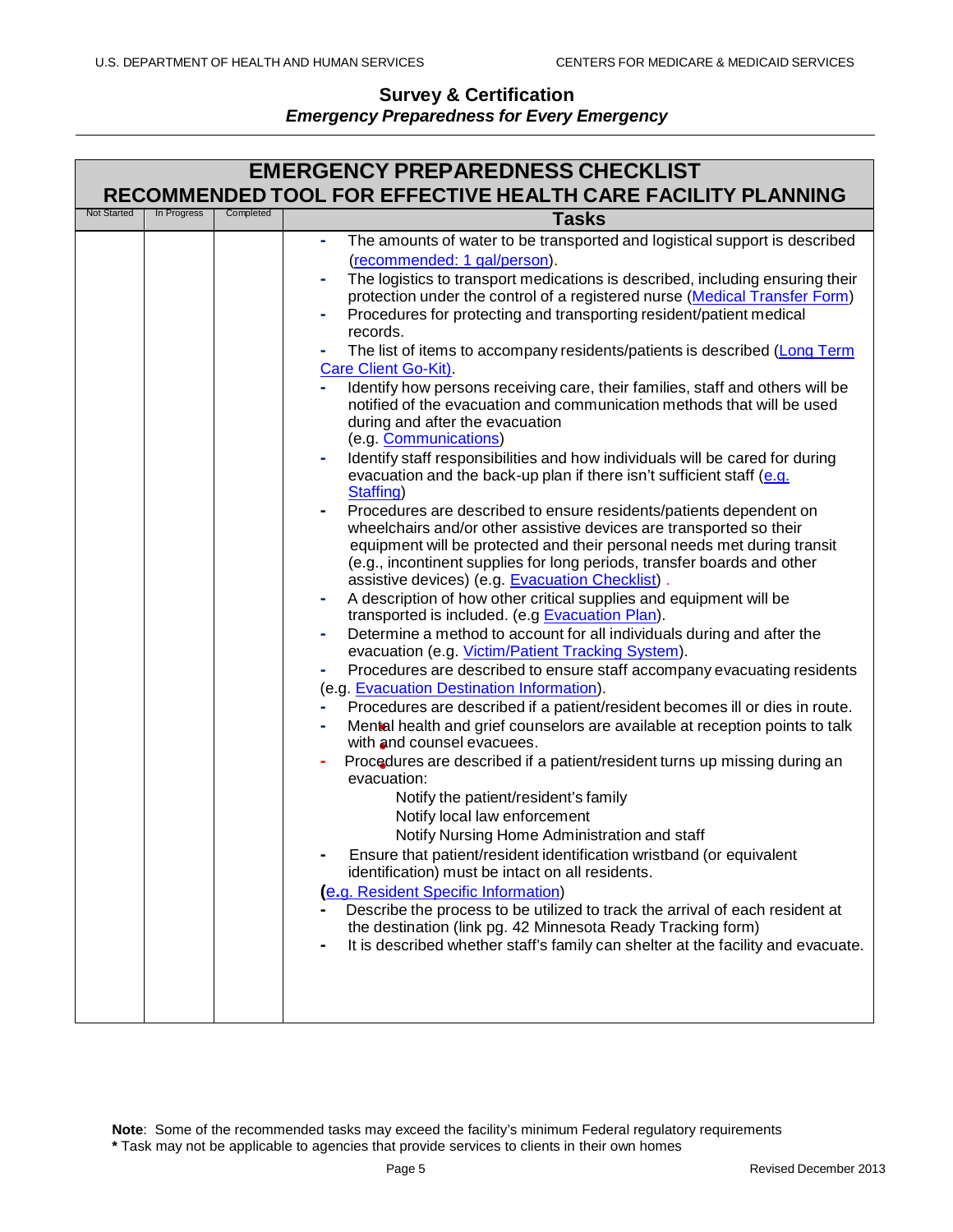|  | Transportation & Other Vendors: Establish transportation arrangements<br>that are adequate for the type of individuals being served. Obtain assurances<br>from transportation vendors and other suppliers/contractors identified in the<br>facility emergency plan that they have the ability to fulfill their commitments in<br>case of disaster affecting an entire area (e.g., their staff, vehicles and other<br>vital equipment are not "overbooked," and vehicles/equipment are kept in good<br>operating condition and with ample fuel.). Ensure the right type of<br>transportation has been obtained (e.g., ambulances, buses, helicopters, etc.). *<br>(e.g. Transportation Plan & Transportation Resource Table). |
|--|------------------------------------------------------------------------------------------------------------------------------------------------------------------------------------------------------------------------------------------------------------------------------------------------------------------------------------------------------------------------------------------------------------------------------------------------------------------------------------------------------------------------------------------------------------------------------------------------------------------------------------------------------------------------------------------------------------------------------|
|--|------------------------------------------------------------------------------------------------------------------------------------------------------------------------------------------------------------------------------------------------------------------------------------------------------------------------------------------------------------------------------------------------------------------------------------------------------------------------------------------------------------------------------------------------------------------------------------------------------------------------------------------------------------------------------------------------------------------------------|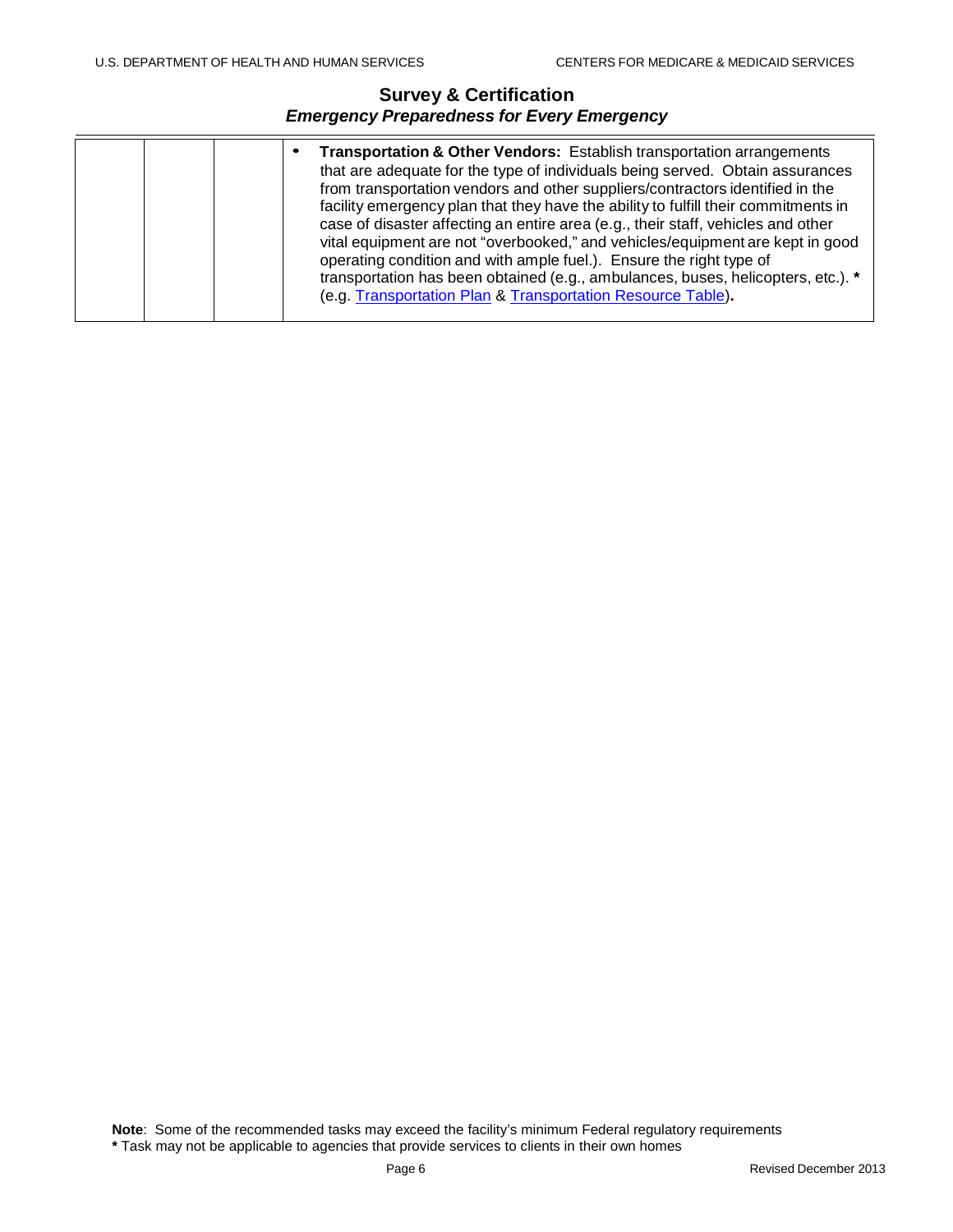|                    | <b>EMERGENCY PREPAREDNESS CHECKLIST</b><br>RECOMMENDED TOOL FOR EFFECTIVE HEALTH CARE FACILITY PLANNING |           |                                                                                                                                                                                                                                                                                                                                                                                                                                                                                                                                                                                                                                                                                                                                                                                                                |  |  |  |
|--------------------|---------------------------------------------------------------------------------------------------------|-----------|----------------------------------------------------------------------------------------------------------------------------------------------------------------------------------------------------------------------------------------------------------------------------------------------------------------------------------------------------------------------------------------------------------------------------------------------------------------------------------------------------------------------------------------------------------------------------------------------------------------------------------------------------------------------------------------------------------------------------------------------------------------------------------------------------------------|--|--|--|
| <b>Not Started</b> | In Progress                                                                                             | Completed | <b>Tasks</b>                                                                                                                                                                                                                                                                                                                                                                                                                                                                                                                                                                                                                                                                                                                                                                                                   |  |  |  |
|                    |                                                                                                         |           | Train Transportation Vendors/Volunteers: Ensure that the vendors or<br>$\bullet$<br>volunteers who will help transport residents and those who receive them at<br>shelters and other facilities are trained on the needs of the chronic, cognitively<br>impaired and frail population and are knowledgeable on the methods to help<br>minimize transfer trauma. * (e.g. Training staff).                                                                                                                                                                                                                                                                                                                                                                                                                       |  |  |  |
|                    |                                                                                                         |           | Facility Reentry Plan: Describe who will authorizes reentry to the facility after<br>$\bullet$<br>an evacuation, the procedures for inspecting the facility, and how it will be<br>determined when it is safe to return to the facility after an evacuation. The plan<br>should also describe the appropriate considerations for return travel back to<br>the facility. * (e.g. Recovery Checklist).                                                                                                                                                                                                                                                                                                                                                                                                           |  |  |  |
|                    |                                                                                                         |           | Residents & Family Members: Determine how residents and their<br>$\bullet$<br>families/guardians will be informed of the evacuation, helped to pack, have<br>their possessions protected and be kept informed during and following the<br>emergency, including information on where they will be/go, for how long and<br>how they can contact each other.                                                                                                                                                                                                                                                                                                                                                                                                                                                      |  |  |  |
|                    |                                                                                                         |           | Resident Identification: Determine how residents will be identified in an<br>$\bullet$<br>evacuation; and ensure the following identifying information will be transferred<br>with each resident:<br>(e.g. Sample Resident Profile)<br>Name<br>Social security number<br>Photograph<br>۰<br>Medicaid or other health insurer number<br>۰<br>Date of birth, diagnosis<br>۰<br>Current drug/prescription and diet regimens<br>۰<br>Name and contact information for next of kin/responsible person/Power of<br>Attorney)<br>Determine how this information will be secured (e.g., laminated documents, water<br>proof pouch around resident's neck, water proof wrist tag, etc.) and how medical<br>records and medications will be transported so they can be matched with the<br>resident to whom they belong. |  |  |  |
|                    |                                                                                                         |           | $\bullet$<br>Trained Facility Staff Members: Ensure that each facility staff member on<br>each shift is trained to be knowledgeable and follow all details of the plan.<br>Training also needs to address psychological and emotional aspects on<br>caregivers, families, residents, and the community at large. Hold periodic<br>reviews and appropriate drills and other demonstrations (MI-Train, Federal<br><b>Emergency Management Agency)</b>                                                                                                                                                                                                                                                                                                                                                            |  |  |  |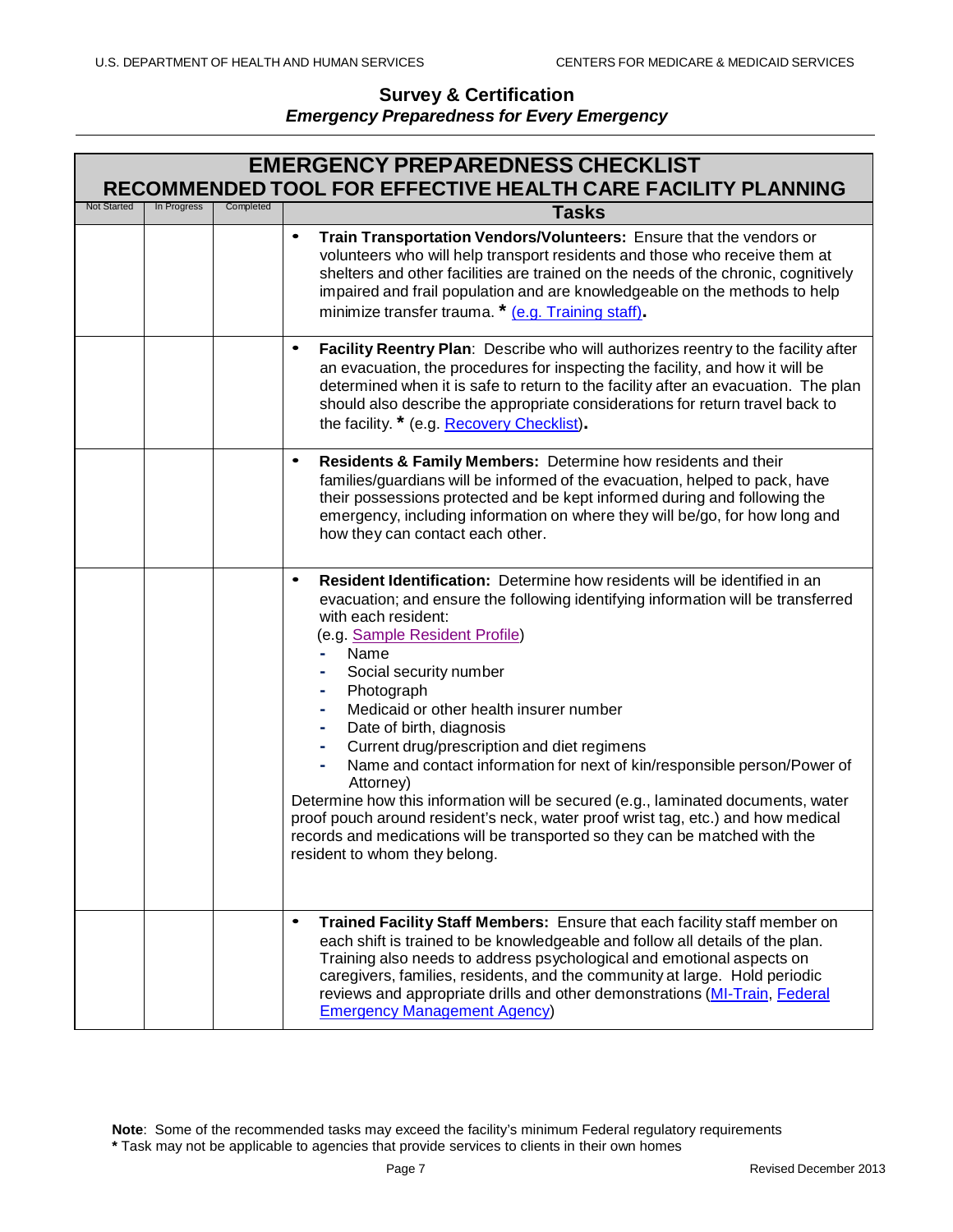|  | <b>Informed Residents &amp; Patients:</b> Ensure residents, patients and family<br>members are aware of and knowledgeable about the facility plan, including:<br>- Families know how and when they will be notified about evacuation plans,<br>how they can be helpful in an emergency (example, should they come to<br>the facility to assist?) and how/where they can plan to meet their loved<br>ones. Residents who are able to participate in their own evacuation are<br>aware of their roles and responsibilities in the event of a disaster (e.g.<br><b>Emergency Communication Planning Checklist)</b><br>Out-of-town family members are given a number they can call for<br>٠<br>information. |
|--|---------------------------------------------------------------------------------------------------------------------------------------------------------------------------------------------------------------------------------------------------------------------------------------------------------------------------------------------------------------------------------------------------------------------------------------------------------------------------------------------------------------------------------------------------------------------------------------------------------------------------------------------------------------------------------------------------------|
|--|---------------------------------------------------------------------------------------------------------------------------------------------------------------------------------------------------------------------------------------------------------------------------------------------------------------------------------------------------------------------------------------------------------------------------------------------------------------------------------------------------------------------------------------------------------------------------------------------------------------------------------------------------------------------------------------------------------|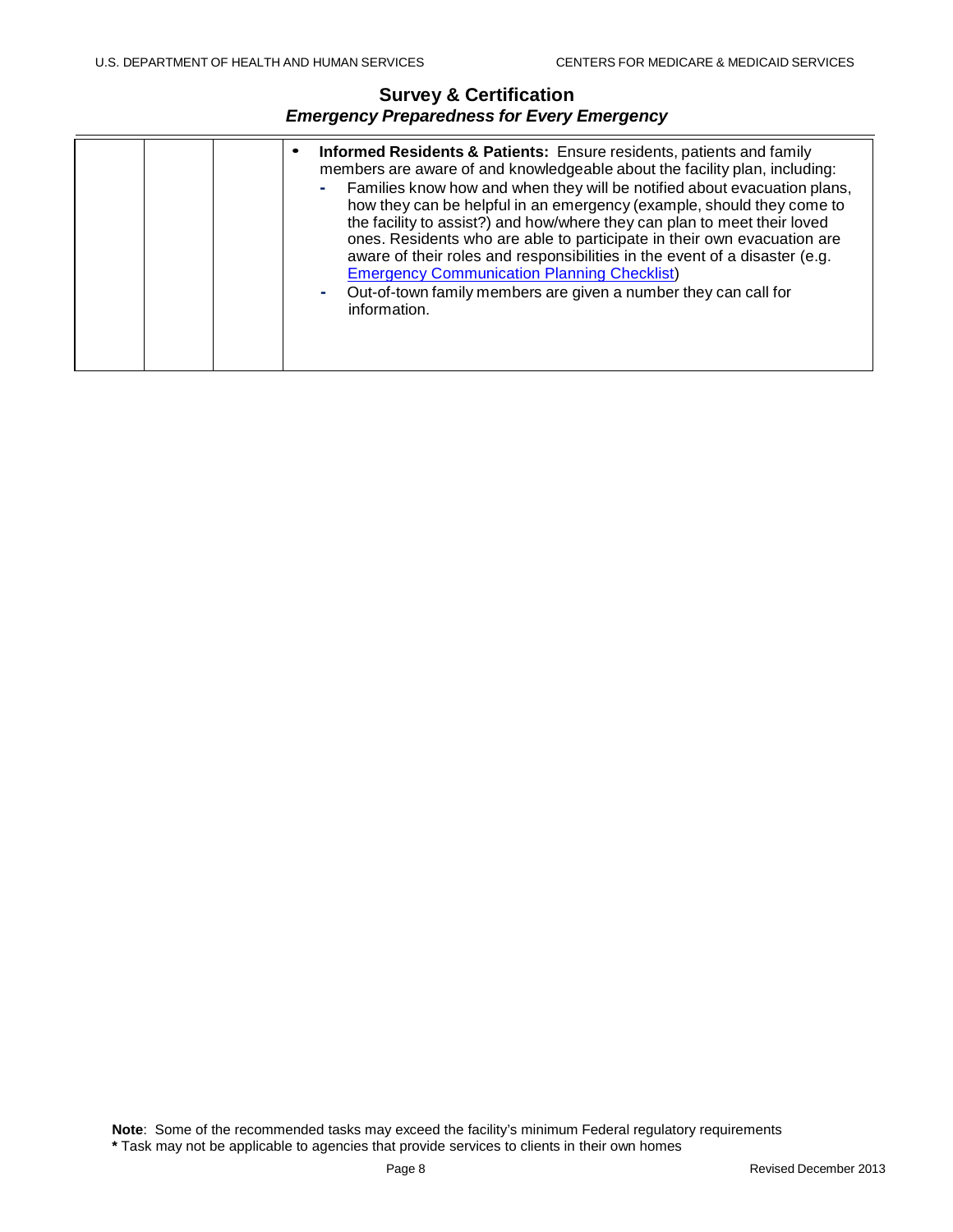| <b>EMERGENCY PREPAREDNESS CHECKLIST</b><br>RECOMMENDED TOOL FOR EFFECTIVE HEALTH CARE FACILITY PLANNING |             |           |                                                                                                                                                                                                                                                                                                                                                                                                                                                                                                                                                                                                                                                                                                                                                                                        |  |
|---------------------------------------------------------------------------------------------------------|-------------|-----------|----------------------------------------------------------------------------------------------------------------------------------------------------------------------------------------------------------------------------------------------------------------------------------------------------------------------------------------------------------------------------------------------------------------------------------------------------------------------------------------------------------------------------------------------------------------------------------------------------------------------------------------------------------------------------------------------------------------------------------------------------------------------------------------|--|
| <b>Not Started</b>                                                                                      | In Progress | Completed | <b>Tasks</b>                                                                                                                                                                                                                                                                                                                                                                                                                                                                                                                                                                                                                                                                                                                                                                           |  |
|                                                                                                         |             |           | Needed Provisions: Check if provisions need to be delivered to the<br>$\bullet$<br>facility/residents -- power, flashlights, food, water, ice, oxygen, medications --<br>and if urgent action is needed to obtain the necessary resources and<br>assistance.                                                                                                                                                                                                                                                                                                                                                                                                                                                                                                                           |  |
|                                                                                                         |             |           | Location of Evacuated Residents: Determine the location of evacuated<br>$\bullet$<br>residents, document and report this information to the clearing house<br>established by the state or partnering agency (e.g. Disaster Tracking<br>Form).                                                                                                                                                                                                                                                                                                                                                                                                                                                                                                                                          |  |
|                                                                                                         |             |           | Helping Residents in the Relocation: Suggested principles of care for the<br>$\bullet$<br>relocated residents include:                                                                                                                                                                                                                                                                                                                                                                                                                                                                                                                                                                                                                                                                 |  |
|                                                                                                         |             |           | Encourage the resident to talk about expectations, anger, and/or<br>disappointment                                                                                                                                                                                                                                                                                                                                                                                                                                                                                                                                                                                                                                                                                                     |  |
|                                                                                                         |             |           | Work to develop a level of trust                                                                                                                                                                                                                                                                                                                                                                                                                                                                                                                                                                                                                                                                                                                                                       |  |
|                                                                                                         |             |           | Present an optimistic, favorable attitude about the relocation                                                                                                                                                                                                                                                                                                                                                                                                                                                                                                                                                                                                                                                                                                                         |  |
|                                                                                                         |             |           | Anticipate that anxiety will occur                                                                                                                                                                                                                                                                                                                                                                                                                                                                                                                                                                                                                                                                                                                                                     |  |
|                                                                                                         |             |           | Do not argue with the resident                                                                                                                                                                                                                                                                                                                                                                                                                                                                                                                                                                                                                                                                                                                                                         |  |
|                                                                                                         |             |           | Do not give orders<br>Do not take the resident's behavior personally                                                                                                                                                                                                                                                                                                                                                                                                                                                                                                                                                                                                                                                                                                                   |  |
|                                                                                                         |             |           | Use praise liberally                                                                                                                                                                                                                                                                                                                                                                                                                                                                                                                                                                                                                                                                                                                                                                   |  |
|                                                                                                         |             |           | Include the resident in assessing problems                                                                                                                                                                                                                                                                                                                                                                                                                                                                                                                                                                                                                                                                                                                                             |  |
|                                                                                                         |             |           | Encourage staff to introduce themselves to residents                                                                                                                                                                                                                                                                                                                                                                                                                                                                                                                                                                                                                                                                                                                                   |  |
|                                                                                                         |             |           | Encourage family participation                                                                                                                                                                                                                                                                                                                                                                                                                                                                                                                                                                                                                                                                                                                                                         |  |
|                                                                                                         |             |           | Review Emergency Plan: Complete an internal review of the emergency plan<br>٠<br>on an annual basis to ensure the plan reflects the most accurate and up-to-<br>date information. Updates may be warranted under the following conditions:<br>Regulatory change (CMS emergency preparedness)<br>New hazards are identified or existing hazards change (HVA template)<br>After tests, drills, or exercises when problems have been identified<br>After actual disasters/emergency responses<br>Infrastructure changes<br>Funding or budget-level changes<br>Refer to FEMA (Federal Emergency Management) to assist with updating<br>existing emergency plans.<br>Review FEMA's new information and updates for best practices and guidance,<br>at each updating of the emergency plans. |  |
|                                                                                                         |             |           | <b>Emergency Planning Templates: Healthcare facilities should appropriately</b><br>complete emergency planning templates and tailor them to their specific needs<br>and geographical locations. (Hazard & Vulnerability Analysis Template)                                                                                                                                                                                                                                                                                                                                                                                                                                                                                                                                             |  |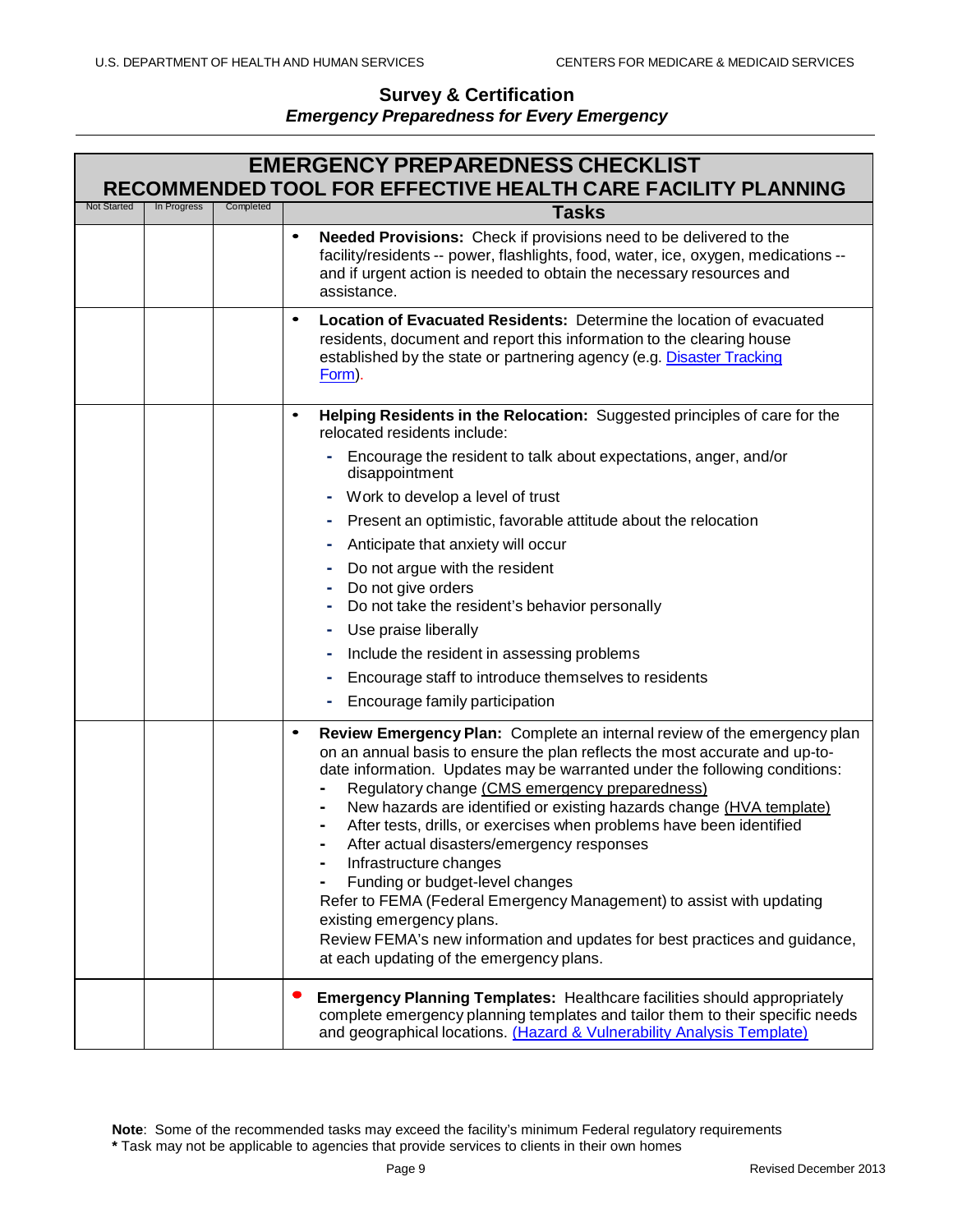|  |  | <b>Collaboration with Local Emergency Management Agencies and</b><br><b>Healthcare Coalitions:</b> Establish collaboration with different types of<br>healthcare providers (e.g. hospitals, nursing homes, hospices, home care,<br>dialysis centers etc.) at the State and local level to integrate plans of and<br>activities of healthcare systems into State and local response plans to increase<br>medical response capabilities. * |
|--|--|------------------------------------------------------------------------------------------------------------------------------------------------------------------------------------------------------------------------------------------------------------------------------------------------------------------------------------------------------------------------------------------------------------------------------------------|
|--|--|------------------------------------------------------------------------------------------------------------------------------------------------------------------------------------------------------------------------------------------------------------------------------------------------------------------------------------------------------------------------------------------------------------------------------------------|